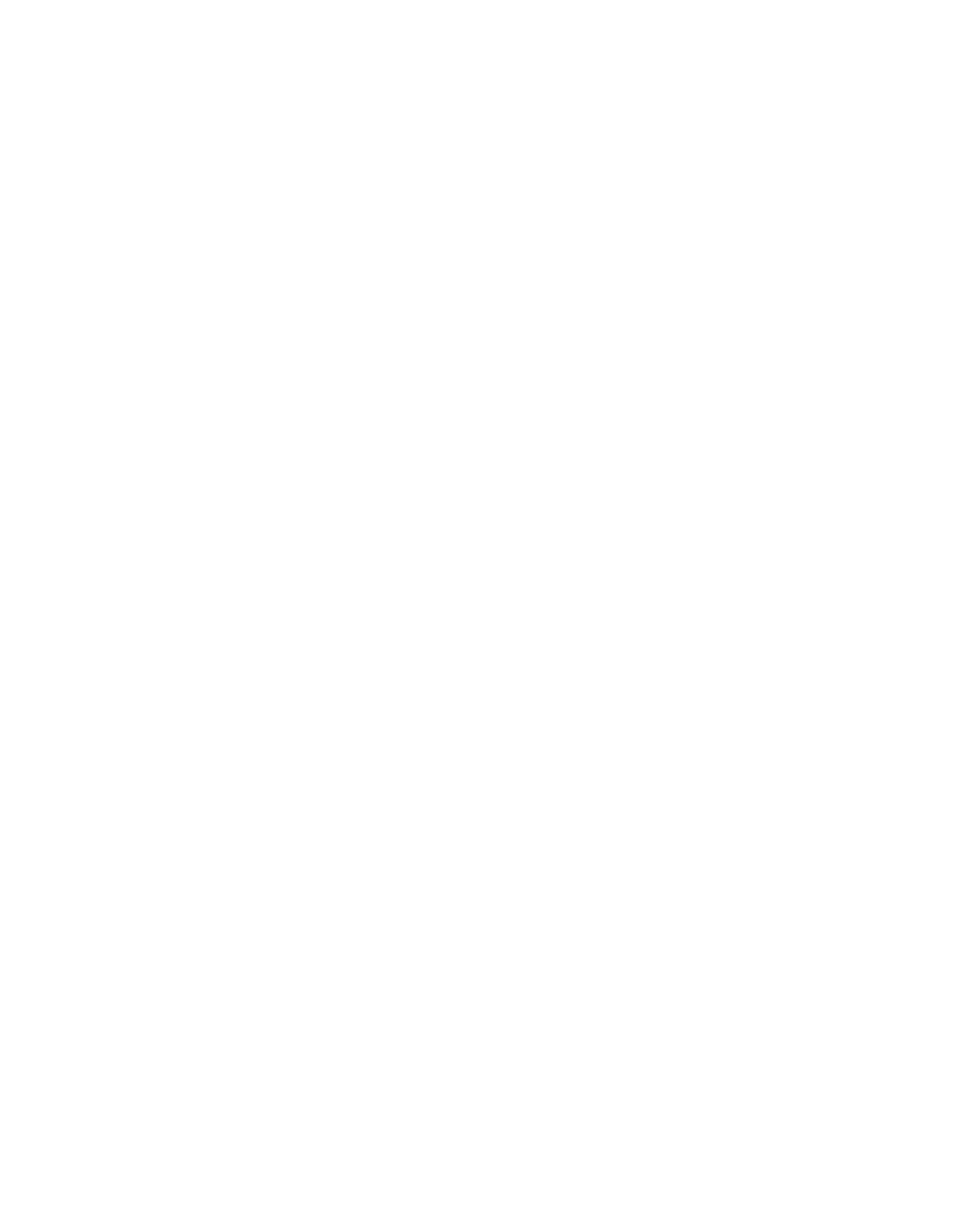

# **July 2019**

The Illinois State Board of Education (ISBE) and the Illinois Community College Board (ICCB) are jointly committed to expanding access to quality dual credit coursework for Illinois high school students. We support the purposes of the Dual Credit Quality Act (DCQA) (110 ILCS 27/1 et seq.), as recently amended by P.A. 100-1049, which include expanding dual credit in order to reduce college costs, speed time to completion, facilitate the transition between high school and college, and offer opportunities for improving degree attainment for underserved populations.

To advance those purposes, P.A. 100-1049 directed our agencies to appoint a Dual Credit Committee to develop a Model Partnership Agreement addressing the parameters of local school district-community college partnerships to offer dual credit. Under the DCQA, the Model Partnership Agreement provisions must be implemented to the extent local agreement between a school district and community college are not reached. In addition to serving as the default agreement under the DCQA, the Model Partnership Agreement provides a model of recommended practice for communities to scale and ensure access to quality dual credit courses.

Since its appointment, the Dual Credit Committee worked diligently to develop the attached Model Partnership Agreement, which was delivered to us on June 6, 2019. Our agencies have jointly approved the attached Model Partnership Agreement and thank the Committee for its thoughtful and comprehensive approach. The provisions of the Model Partnership Agreement will guide local partnerships between high schools and colleges necessary for the successful implementation of quality dual credit courses and related student supports.

As the Model Partnership Agreement is implemented, our agencies will continue our collaborative efforts to support dual credit expansion. Together, we can contribute to an education system that supports more students to successfully transition from high school into postsecondary education and beyond.

Carmen Lelyala

of Education, ISBE

Batal

Dr. Carmen I. Ayala Brian Durham, Ed.D. State Superintendent Executive Director, ICCB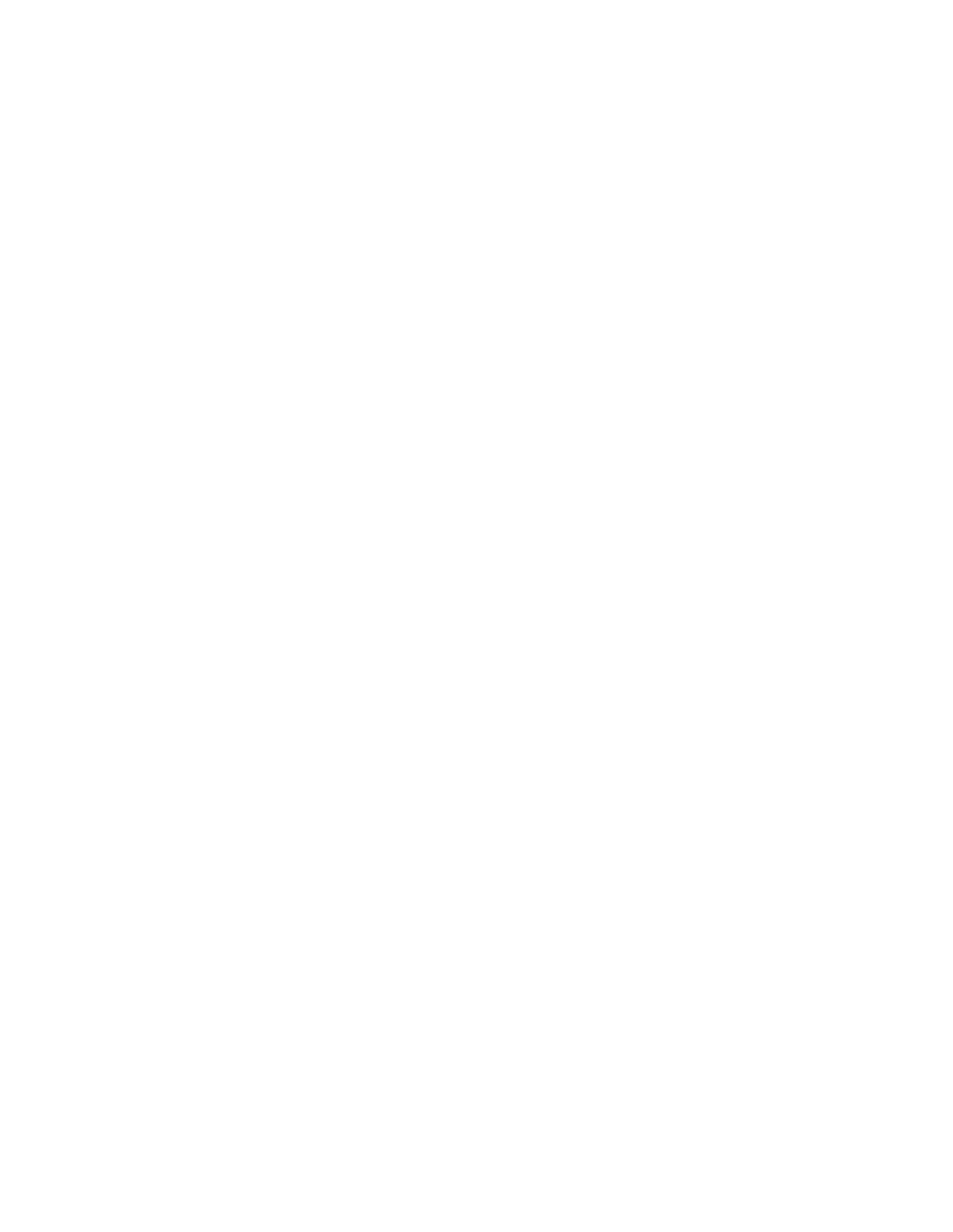## **DUAL CREDIT MODEL PARTNERSHIP AGREEMENT BETWEEN**

**\_\_\_\_\_\_\_\_\_\_\_\_\_\_\_\_\_\_\_\_\_\_\_\_\_\_\_\_\_\_\_\_\_\_\_\_\_\_\_ ("COLLEGE")**

**AND**

**\_\_\_\_\_\_\_\_\_\_\_\_\_\_\_\_\_\_\_\_\_\_\_\_\_\_\_\_\_\_\_\_\_\_\_\_\_\_\_ ("DISTRICT")**

THIS DUAL CREDIT MODEL PARTNERSHIP AGREEMENT ("Agreement") is entered into as of the Effective Date (as defined herein) in accordance with the Dual Credit Quality Act (110 ILCS 27/1) ("DCQA"). With respect to Exhibits B through D, this Agreement is entered into only for those Exhibits selected below for which agreement between the College and District could not otherwise be reached. In this Agreement, both the College and the District are referred to as the "Parties," and each, a "Party."

This Agreement shall supplement any other partnership agreement between the Parties for dual credit delivery and administration ("Local Agreement"). In the event of any conflict or inconsistency between this Agreement and a Local Agreement, the Local Agreement will control. The Parties may, by mutual agreement, modify or delete any terms of the Model Partnership Agreement as adopted by ISBE and ICCB, or agree to supplemental terms.

The Parties agree to implement the following Exhibits as marked by "**X**" in addition to Exhibit A, Definitions and General Terms:

Exhibit B: Course Availability; Teacher and Course Approval Exhibit C: Cost and Fee Structure Exhibit D: Student Procedures, Student Supports, Data, and Partnership Review

Exhibit A and the other Exhibits marked above are hereby incorporated into this Agreement by this reference and expressly made a part of this Agreement. The Parties hereby confirm their agreement to the terms set forth herein.

| <b>FOR THE COLLEGE</b>  |      |
|-------------------------|------|
| President               |      |
| <b>Printed Name</b>     |      |
| Signature               | Date |
| <b>FOR THE DISTRICT</b> |      |
| Superintendent          |      |
| <b>Printed Name</b>     |      |
| Signature               | Date |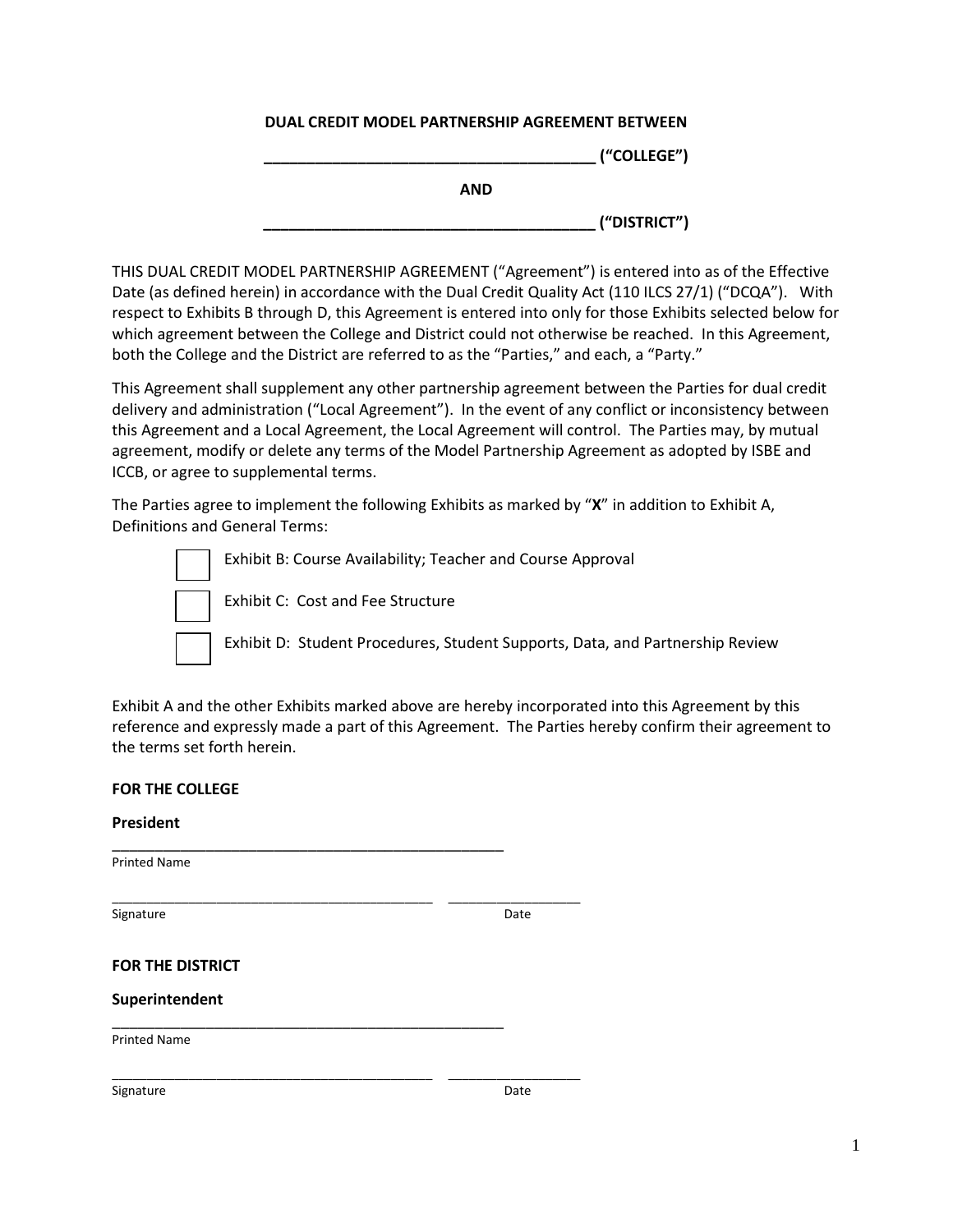## **Exhibit A**

#### **Definitions and General Terms**

# **I. Definitions.**

All capitalized terms used in this Agreement will have the meaning set forth below or as defined in the Agreement:

"College Course Contact" means an identified appropriate Dean or content faculty member to serve as a contact for a Type A Course Instructor whose responsibilities include:

- i. Serving as a contact and ongoing resource to the Instructor during the course delivery, including being available for consultation on a timely basis as reasonably requested by the Instructor;
- ii. Coordinating course administrative tasks, such as feedback on syllabi and course assessments;
- iii. Sharing and supporting integration of updated course content materials used on campus, and notifying the Instructor of professional development opportunities; and
- iv. Other support for implementing the Course Documentation as directed by the College.

"Course Documentation" is defined in Exhibit B, Section III.C.

"College Dual Credit Liaison," or "College Liaison" means an individual designated in writing by the College's President as having primary responsibility for the management and administration of this Agreement and the dual credit relationship with the District.

"Course Planning" is defined in Exhibit B, Section III.A.

"Course Planning Decision Areas" is defined in Exhibit B, Section III.B.

"Course Request Form" means the form attached as Exhibit B-1 of this Agreement, or another form agreed upon by the Parties that substantially addresses the information requirements of Exhibit B-1.

"DCQA" means the Dual Credit Quality Act (110 ILCS 27/1 et seq.).

"DCQA Qualifications Requirements" means any of the minimum academic credential requirements an Instructor must meet as set forth in paragraph (1), (2), or (3) of Section 20 of the DCQA.

"District Dual Credit Liaison," or "District Liaison" means an individual designated in writing by the District's Superintendent as having primary responsibility for the management and administration of this Agreement and the dual credit relationship with the College.

"Dual Credit Course", or "Course", means a College course taken by a high school student enrolled in the District for credit at both the college and high school level.

"Effective Date" means either the date of execution by both the College and the District, or, if either Party does not execute the Agreement by the timelines required in Section 16 of the DCQA, the date established by either ISBE (with respect to the District) or ICCB (with respect to the College) as the Effective Date.

"FERPA" means the Family Educational Rights and Privacy Act of 1974, and the regulations at 34 CFR Part 99.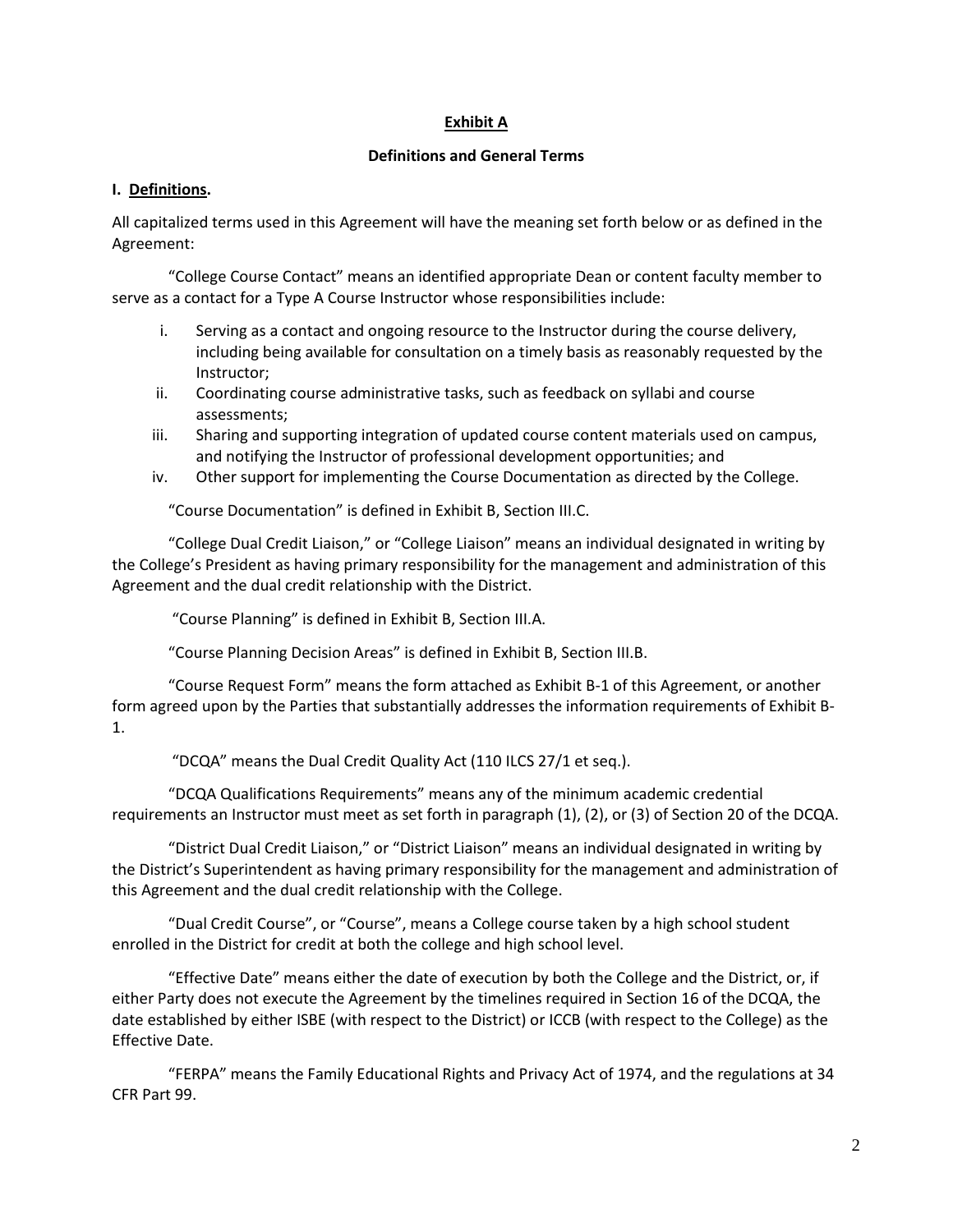"ICCB" means the Illinois Community College Board.

"In-District Rate" means the College's in-district per credit hour tuition and standard fee rate as reported to and annually published by ICCB.

"Instructor" means a high school teacher proposed by the District to teach a Type A Course.

"Instructor Qualifications Documentation" is defined in Exhibit B, Section II.C.

"Instructor Qualifications Review Form" means the form attached as Exhibit B-2 of this Agreement, or another form agreed upon by the Parties that substantially addresses the information requirements of Exhibit B-2.

"ISBE" means the Illinois State Board of Education.

"Liaisons" means the College Liaison and the District Liaison.

"Local Agreement" is defined on the signature page of this Agreement.

"Non-Priority Course" means any Dual Credit Course which is not a Priority Course.

"Parties", and "Party", are defined on the signature page of this Agreement.

"Priority Career Pathway Course" means a career-focused course that has been identified by the District, after consultation with the College, in its submission to ISBE as an early college credit course within a career-focused instructional sequence as part of a College and Career Pathway Endorsement system under the Postsecondary and Workforce Readiness Act (110 ILCS 148/1 et seq.).

"Priority Course" means any course within the Illinois Articulation Initiative General Education Core Curriculum, or any Priority Career Pathway Course.

"Supplemental Requirements" is defined in Exhibit C, Section V.

"Type A Course" means a Dual Credit Course taught at a high school or other District-managed location by one or more District teachers.

"Type B Course" means a Dual Credit Course taught at a high school or other District-managed location by one or more College faculty members.

"Type C Course" means a Dual Credit Course that is taught online, taught via distance learning, co-taught by a District teacher and College faculty member, or other hybrid models of other Types.

"Type D Course" is a Dual Credit Course taught at the College or a College satellite location (other than a District-managed location) by one or more College faculty members.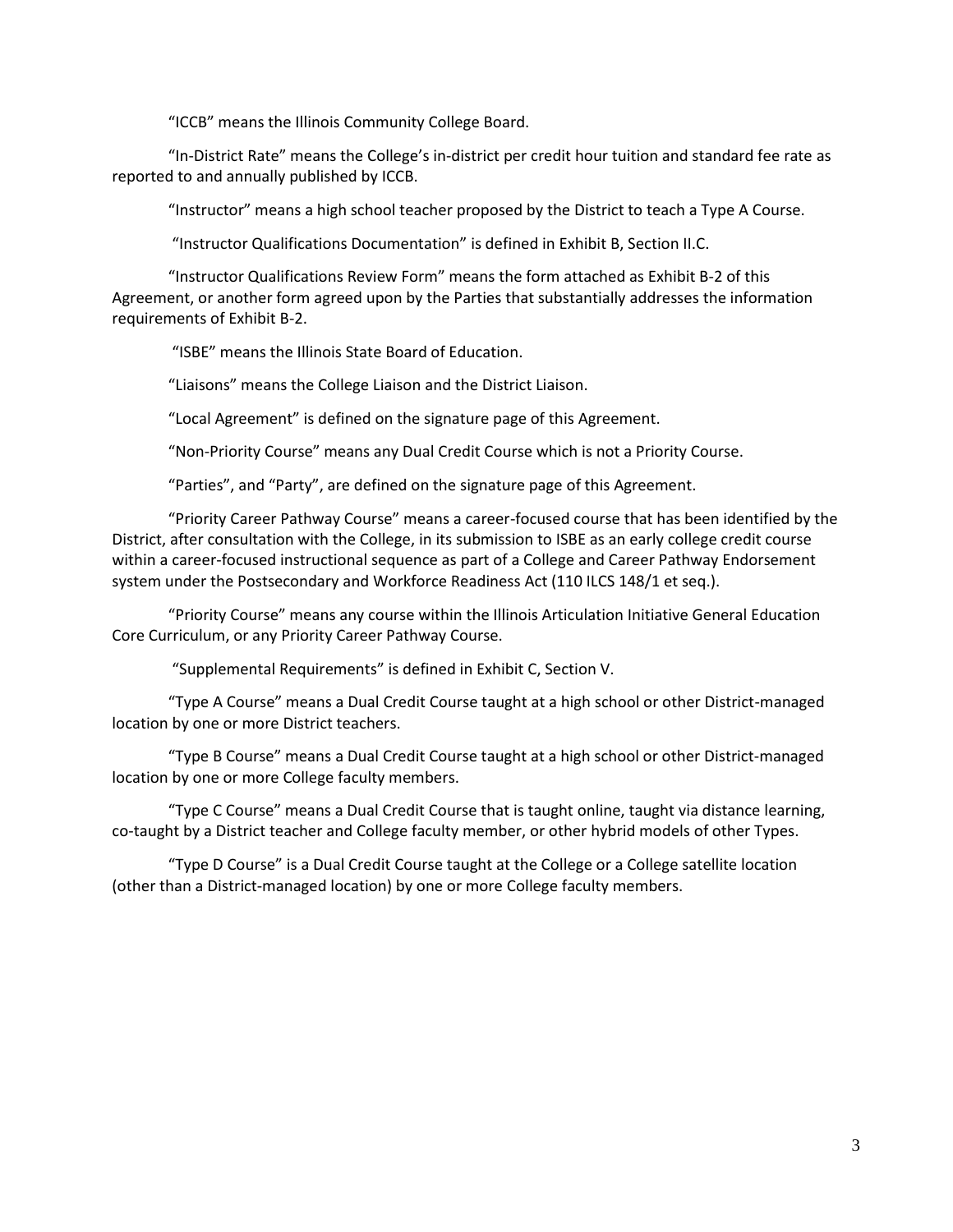## **II. General Terms.**

- A. Liaisons; Disputes. Each Party will designate a Liaison. The Parties will use good faith efforts to collaboratively resolve any disputes regarding this Agreement through their Liaisons. Disputes regarding the College's basis for disapproval of Instructors for Type A Courses will be resolved in accordance with Exhibit B, Section II.C. Disputes regarding the Parties' inability to reach agreement on Course Planning Decision Areas and Course Documentation despite good faith efforts will be resolved in accordance with Exhibit B, Section III. In the event any other dispute under this Agreement cannot be timely resolved, either Liaison may refer the dispute to the College's President and the District's Superintendent for resolution. If the dispute can still not be resolved within thirty (30) days after such a referral, the Parties will notify ISBE and ICCB and the dispute will be resolved by authorized representatives of ISBE and ICCB. The resolution of the dispute by authorized representatives of ISBE and ICCB will be binding on the Parties.
- B. Amendment. This Agreement may be amended at any time by the written agreement of both Parties.
- C. Term and Termination. This Agreement will remain in effect unless terminated by the mutual agreement of the Parties. ISBE and ICCB shall be notified of any termination.
- D. Applicable Law and Severability. This Agreement shall be governed in all respects by the laws of the State of Illinois. If any provision of this Agreement shall be held or deemed to be or shall in fact be inoperative or unenforceable as applied in any particular case in any jurisdiction or jurisdictions or in all cases because it conflicts with any other provision or provisions hereof or any constitution, statute, regulation, or for any reason, such circumstance shall not have the effect of rendering any other provision or provisions contained herein invalid, inoperative or unenforceable to any extent whatsoever. The invalidity of any one or more phrases, sentences, clauses, or sections contained in this Agreement shall not affect the remaining portions of this agreement or any part thereof. In the event that this Agreement is determined to be invalid by a court of competent jurisdiction, it shall be terminated immediately.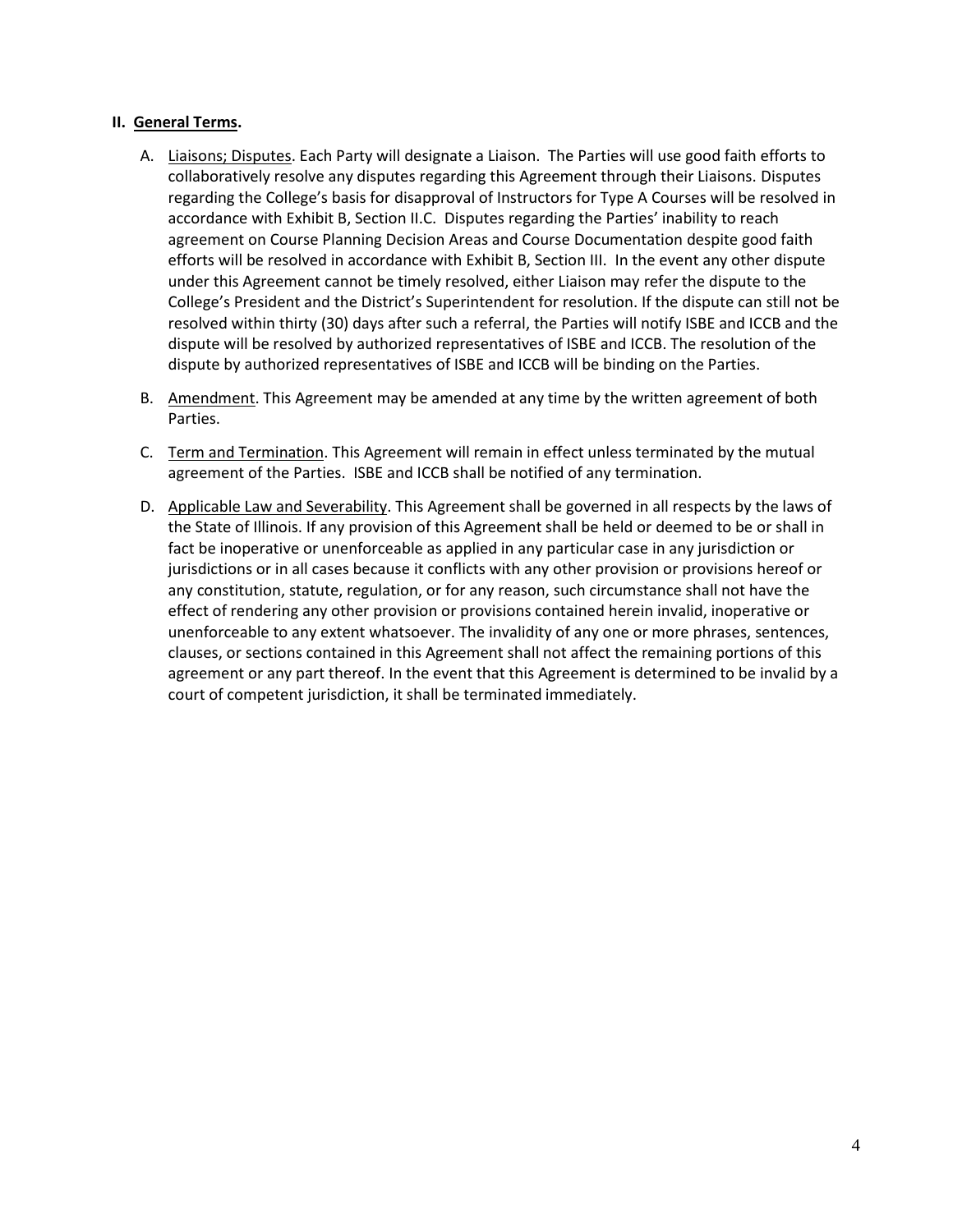# **Exhibit B**

## **Course Availability; Teacher and Course Approval**

#### **I. District Course Offerings.**

- A. Offering of Type A Courses. Subject to the College's approval of the Instructor and the Parties' mutual agreement to the Course Documentation in accordance with this Exhibit B, the College will approve Type A Priority Course requests. The College may disapprove Non-Priority Type A Course requests if deemed necessary by the College to ensure appropriate levels of oversight and support for Priority Courses and other aspects of its dual credit partnership with the District.
- B. Offering of Type B and Type D Courses. The College may disapprove a Type B Course request if the College determines, in its sole discretion, that the College is unable to provide a qualified faculty. The Parties will mutually specify the Type D Courses, if any, that will be subject to this Agreement. Type D Courses are subject to cancellation or modification by the College in accordance with generally applicable College policies. In determining the offering of Type B and Type D Courses, the Parties will prioritize Priority Courses for which the District does not have sufficient qualified teachers to meet student demand.
- C. Offering of Type C Courses. The requirements applicable to the delivery and administration of a Type C Course must be defined by Local Agreement.

## **II. Course Request Process.**

- A. New Courses. To initiate a request to offer a new Type A, B, or D Course, the District Liaison must complete and submit to the College Liaison a Course Request Form for each proposed Course. Unless otherwise agreed to by the College, for a Fall semester Course, the Course Request Form must be submitted to the College Liaison by no later than February 1 of the same calendar year. Unless otherwise agreed to by the College, for a Spring or Summer Semester Course, the Course Request Form must be submitted to the College Liaison by no later than May 1 of the calendar year prior to the semester.
- B. Action on Course Requests. The College may disapprove a Non-Priority Type A Course request or a Type B or Type D Course request for the reasons described in Section I of this Exhibit. The basis for the disapproval must be provided on the Course Request Form and returned to the District within fourteen (14) days of the College's receipt of the form. Unless otherwise agreed by the District, the College must proceed to the Instructor Qualifications Review process in Section II.C of this Exhibit for a Priority Type A Course and, if the Instructor is approved, the Course Planning and Documentation process in Section III of this Exhibit. Upon the College's disapproval or the Parties' mutual agreement to discontinue the Course request and approval process, the District may pursue an alternative provider for that Course in accordance with Section V of this Exhibit.
- C. Instructor Qualifications Review for Type A Courses. For a new Type A Course Request, the District Liaison will include with the Course Request Form the Instructor Qualifications Review Form identifying the proposed Instructor and demonstrating how the Instructor meets the DCQA Qualifications Requirements ("Instructor Qualifications Documentation"). The College Liaison will review the Instructor Qualifications Documentation and will respond to the District Liaison with preliminary approval or disapproval within fourteen (14) days.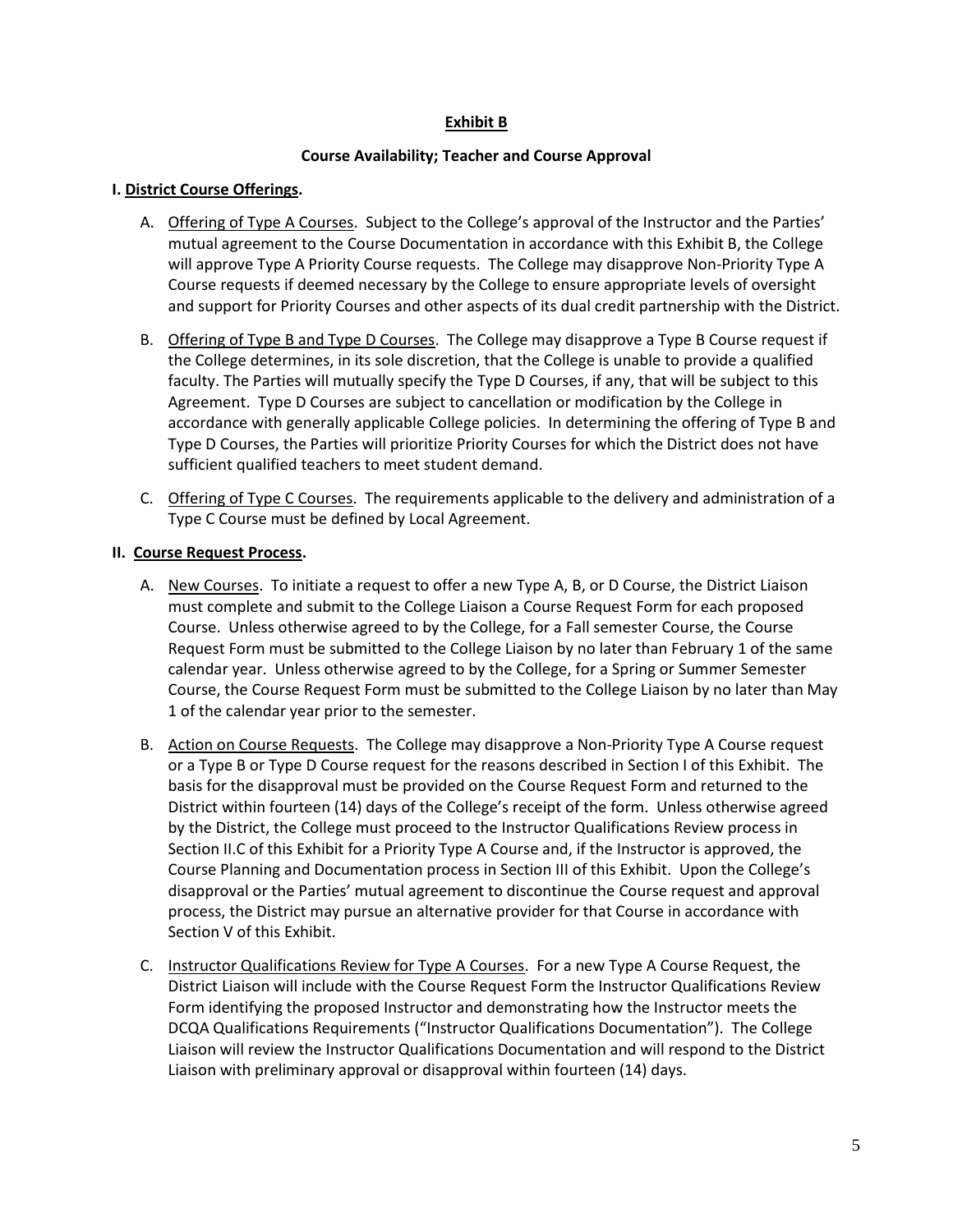- 1. If preliminarily approved:
	- a.The College Liaison will indicate preliminary approval on the Course Request Form pending receipt of the Instructor's official transcripts;
	- b.If known by the College, the College will identify the College Course Contact; and
	- c. The District Liaison will provide the official transcripts of the Instructor, and contact the College Liaison to commence Course Planning and Documentation in accordance with Section III of this Exhibit.
- 2. If disapproved, the College Liaison will identify the basis for disapproval in writing on the Instructor Qualifications Review Form and submit the written rationale to the District Liaison. The rationale must specifically indicate the basis for why the proposed Instructor does not meet the DCQA Qualifications Requirements, or another legitimate basis for why the College is unable to approve the proposed Instructor for the Course. The College cannot require an Instructor to exceed the DCQA Qualifications Requirements. Thereafter, the District Liaison may request an in-person or teleconference meeting to discuss the disapproval among the applicable College Dean, the Liaisons, and the District Superintendent (or designee). The College will participate in such a meeting if requested. Further, upon disapproval, and with or without requesting a meeting to discuss, the District may pursue an alternative provider for that Course in accordance with Section V of this Exhibit.
- 3. The District must submit a new Instructor Qualifications Review Form subject to the review and approval process set forth in this Section any time the District proposes a new Instructor assignment for an approved Course.

# **III. Course Planning and Documentation.**

- A. Purpose; Schedule. The purpose of the Course Planning and Documentation process described in this Section III ("Course Planning") is to ensure that Dual Credit Courses address equivalent content and include the same learning outcomes as those courses taught at the College. The Liaisons will determine the schedule and logistics of Course Planning, provided that:
	- 1. The Course Planning schedule must ensure its completion, including completion of the Course Documentation described in Section III.C of this Exhibit, by a date that enables the District to prepare the Instructor (with respect to Type A Courses) and enroll students as of its planned start date;
	- 2. The schedule and logistics must ensure that all prerequisites and placement requirements are determined in time to ensure certainty for high school scheduling and enrollments;
	- 3. The schedule and logistics must ensure adequate timing and engagement opportunities to collaboratively address the applicable Course Planning Decision Areas described in Section III.B of this Exhibit; and
	- 4. With respect to Type A Courses, the schedule and logistics must ensure the College Course Contact and Instructor have multiple opportunities to discuss Course content, delivery, and learning outcomes, and that an adequate onboarding process is designed and delivered for the Instructor.
- B. Course Planning Decision Areas. The Course Planning must result in documented agreement between the Liaisons on the administrative aspects and course content topical areas specified in this Section III.B ("Course Planning Decision Areas") and must be described in the form attached as Exhibit B-3 or another form agreed upon by the Parties. For Type A Courses, all of the Course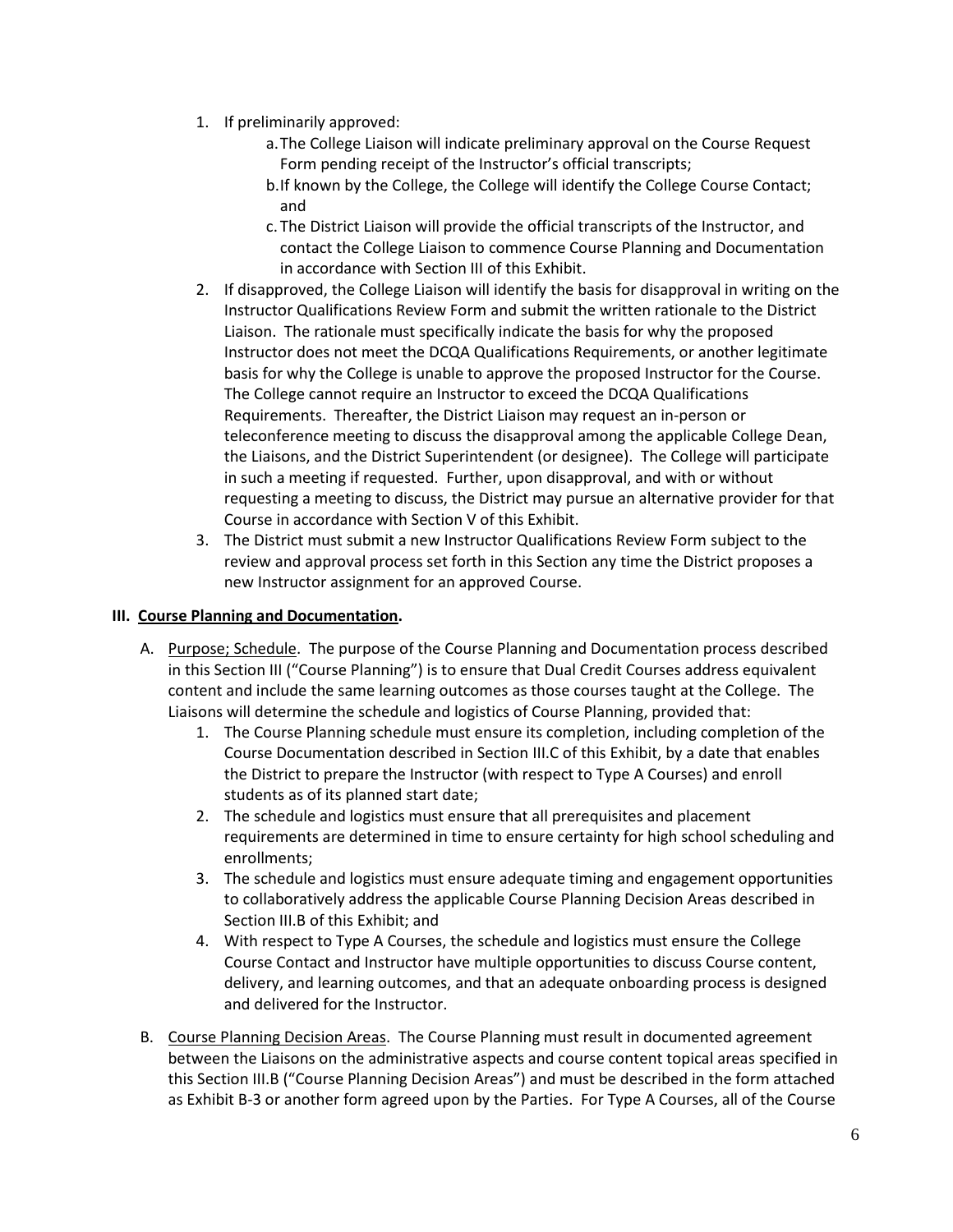Planning Decision Areas must be addressed. For Type B and D Courses, the Liaisons will determine which of the Course Planning Decision Areas are applicable to the Course Planning process for that Course.

- 1. Course content and instruction, including:
	- a.Curriculum, which will include the College's sharing of core content materials and syllabi used for the Course on campus;
	- b.Textbook and materials, which will include the College identifying any common textbook selected by faculty for all sections of the Course taught on campus;
	- c.Other facilities, technology, or equipment needed for the delivery of the Course, including the identification of any Supplemental Requirements;
	- d.Assessment of learning outcomes, which will include the College sharing any common assessment materials and rubrics for the Course along with any expectations related to the College's assessment of student learning outcomes program; and
	- e.Accreditation requirements.
- 2. Course administration, including:
	- a.Utilization of the College's course management system or another system acceptable to the Parties;
	- b.The College's academic calendar and class scheduling requirements and the impact on delivery of the Course;
	- c. The College's processes and timing for submission of class rosters and grades; and
	- d.The anticipated student count and number of sections.
- 3. Student prerequisites for enrollment (if any), placement requirements (if any), and any additional student registration or application requirements. The College will ensure that all placement requirements are evidence-based, include multiple appropriate measures to determine whether a student is prepared, address equity of high school student access to placement tests, and enable the use of standardized assessments appropriate to the grade level of potential students.
- 4. Instructor support and expectations, including:
	- a.If not already identified, designation of the College Course Contact;
	- b.The onboarding process and expectations to ensure new Instructors are sufficiently trained in the Course content and learning outcomes, with expectations not to exceed those of adjunct faculty;
	- c. Ongoing available and required training and professional development opportunities for the Instructor, including a description of trainings and workshops available for the specific discipline as established by the College, with expectations not to exceed those of adjunct faculty; and
	- d.A description of the review and observation process to be used by the College under Section IV of this Exhibit, with student evaluation procedures as applicable, which must include the College's provision of the instrument(s) to be used.
- 5. Contingency plans that accommodate the delivery of the Course and minimize disruptions to students, including:
	- a.A contingency plan if the approved Instructor is no longer able to teach the Course, which may involve using a different qualified high school teacher or offering the Course as a Type B or Type D Course; and
	- b.Plans for the Course delivery in the event a long-term substitute is required.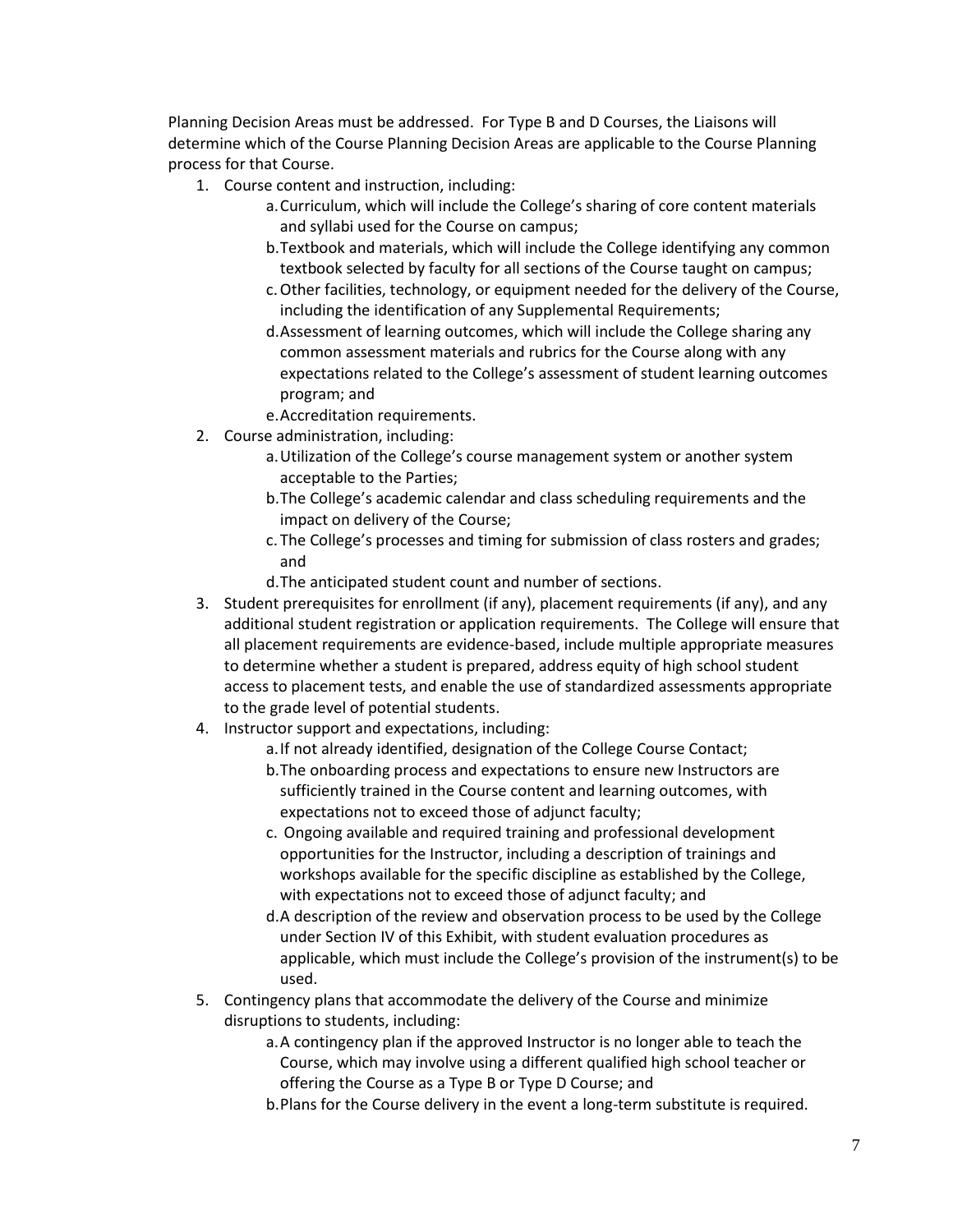- 6. Other professional expectations for the Course.
- C. Course Documentation.
	- 1. The Liaisons will jointly document the understandings arising from the Course Planning ("Course Documentation") by no later than thirty (30) days prior to the scheduled first day of the Course, unless a later date is approved by the District. If, however, despite good faith efforts, the Liaisons are unable to reach agreement on the Course Documentation, then either (a) the Parties may mutually agree not to offer the Course, or (b) either Liaison may refer the disputed matter or matters to the College's President and the District's Superintendent for resolution. If the disputed matter(s) can still not be resolved through good faith efforts within thirty (30) days, the District may pursue an alternative provider for that Course in accordance with Section V of this Exhibit.
	- 2. The Parties will ensure the delivery of the Course in accordance with the Course Documentation, unless variances are mutually approved during the Course's delivery. If the College reasonably determines that the District is not adhering to the Course Documentation, the College Liaison will notify the District Liaison and provide the District with a reasonable opportunity to correct the matter. If, following a reasonable opportunity to correct, the District is not adhering to the Course Documentation, the College may withdraw its approval of the Course for the next semester, and the District may pursue an alternative provider for that Course in accordance with Section V of this Exhibit.
- D. Multiple Districts. The College may establish a Course Planning process with multiple school districts offering the same Course.

# **IV. Observation and Review of Course Delivery.**

- A. Purpose; Process. The College's Chief Academic Officer or designee will observe and review the delivery of each Type A Course in a manner that is consistent with the College's review and evaluation policy and procedures for on-campus adjunct faculty and any related agreements set forth in the Course Documentation. The College will schedule and coordinate all aspects of the observation and review with the District Liaison in a collaborative manner. This evaluation shall not impact the Instructor's performance evaluation under Article 24A of the School Code. The evaluation may impact the Instructor's approved status and future eligibility as an adjunct faculty member for that Course in accordance with the College's evaluation policies and procedures.
- B. Sharing Results. No later than thirty (30) days after the observation and review, the College will share the results with the District Liaison and be available to discuss the results with the District Liaison, the High School Department Chair, and the Instructor.

**V. Alternative Providers**. Upon disapproval by the College of a Course request pursuant to Section II.B, disapproval of an Instructor pursuant to Section II.C, failure to reach agreement on Course Documentation pursuant to Section III, or the College's withdrawal of Course approval pursuant to Section III.C, the District may pursue an alternative provider of that Course, and will notify the College Liaison of its intent to do so. Thereafter, the College will not object to, or seek to limit, the District's ability to contract with another community college or institution of higher learning (whether in-state or out-of-state) for delivery of that Course. Nothing in this Agreement restricts the ability of the District to pursue Dual Credit Course delivery with an in-state institution of higher learning at any time, for any reason.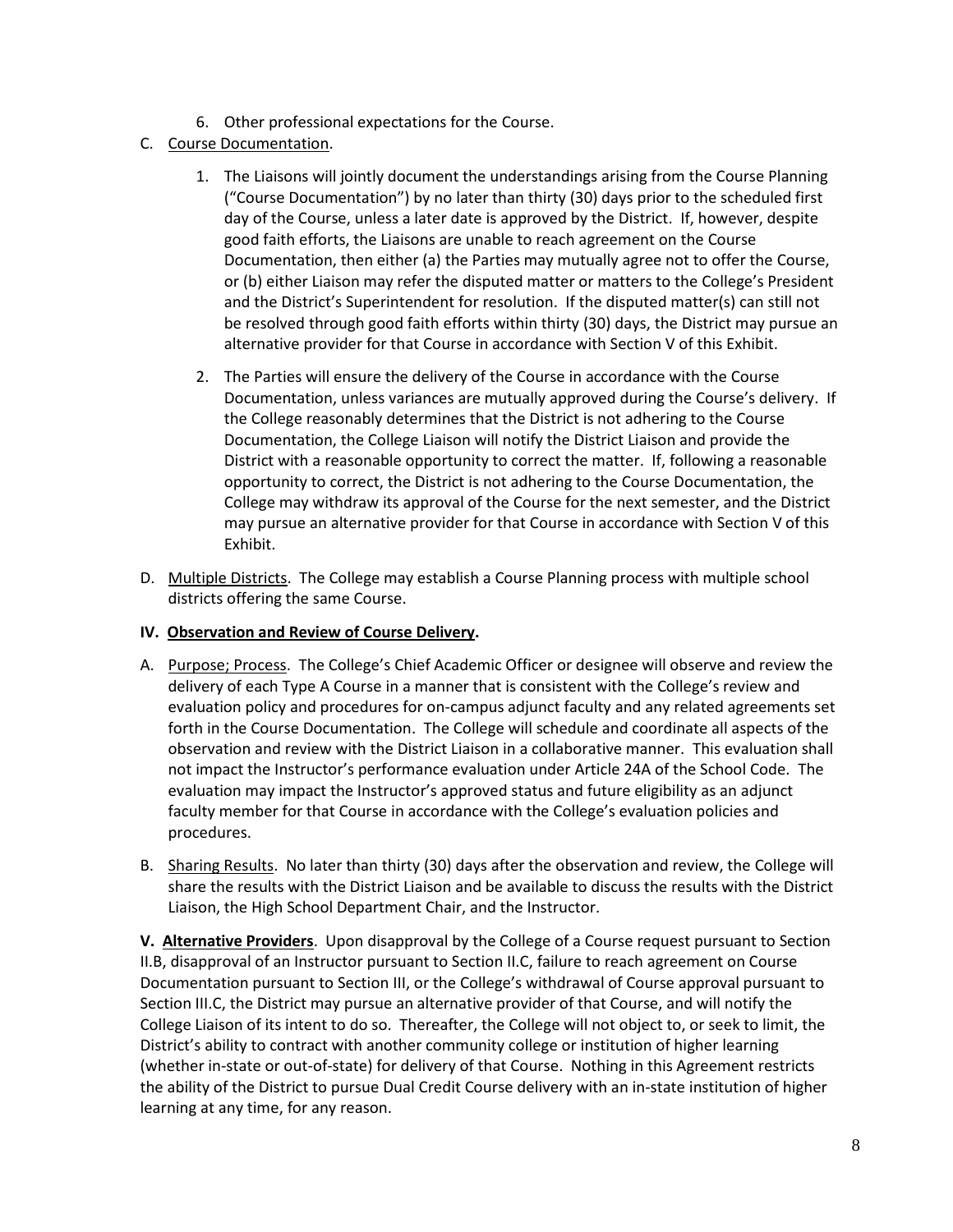# **Exhibit C**

#### **Cost and Fee Structure**

## **I. Cost Structure – Type A Courses.**

- A. The District is responsible for making payment to the College for all Course costs on behalf of all students enrolled in Type A Courses in accordance with this Agreement.
- B. The cost structure for Type A Courses, on a per credit hour basis, shall be as follows:
	- 1. For Priority Type A Courses, a per-student enrollment fee equal to eight percent (8%) of the In-District Rate, subject to paragraphs I.C and I.D below.
	- 2. For Non-Priority Type A Courses, a per-student enrollment fee equal to twelve percent (12%) of the In-District Rate, subject to paragraphs I.C and I.D below.
- C. If less than ten (10) students enroll in a Type A Course, a per course fee will apply equal to the applicable per-student fee multiplied by ten (10). If more than twenty-five (25) students enroll in a Type A Course, a per course fee will apply equal to the applicable per-student fee multiplied by twenty-five (25).
- D. No other fees or costs will be charged by the College for Type A Courses, except as provided in Section V of this Exhibit regarding Supplemental Requirements.
- E. The College will utilize revenue received by the District for Type A Courses for the coordination and administration of dual credit partnerships with school districts and the delivery and administration of Dual Credit Courses (which may include all Types).

## **II. Cost Structure – Type B Courses.**

- A. The District is responsible for making payment to the College for all Course costs on behalf of all students enrolled in Type B Courses in accordance with this Agreement.
- B. The cost structure for Type B Courses, on a per credit hour basis, shall be as follows:
	- 1. For Priority Type B Courses, a per-student enrollment fee equal to seventy percent (70%) of the In-District Rate, subject to paragraphs II.C and II.D below.
	- 2. For Non-Priority Type B Courses, a per-student enrollment fee equal to seventy-five (75%) of the In-District Rate, subject to paragraphs II.C and II.D below.
- C. If less than ten (10) students enroll in a Type B Course, a per course fee will apply equal to the applicable per-student fee multiplied by ten (10). If more than twenty-five (25) students enroll in a Type B course, a per course fee will apply equal to the applicable per-student fee multiplied by twenty-five (25).
- D. No other fees or costs will be charged by the College for Type B Courses, except as provided in Section V of this Exhibit regarding Supplemental Requirements.

**III. Cost Structure – Type C Courses.** The cost structure for Type C Courses must be established by Local Agreement. Without a Local Agreement Type C Courses will not be offered.

## **IV. Cost Structure – Type D Courses.**

A. For Type D Courses, the District will elect to either make payment on behalf of students, or elect for students to pay tuition and fees to the College in accordance with generally applicable College policies and processes.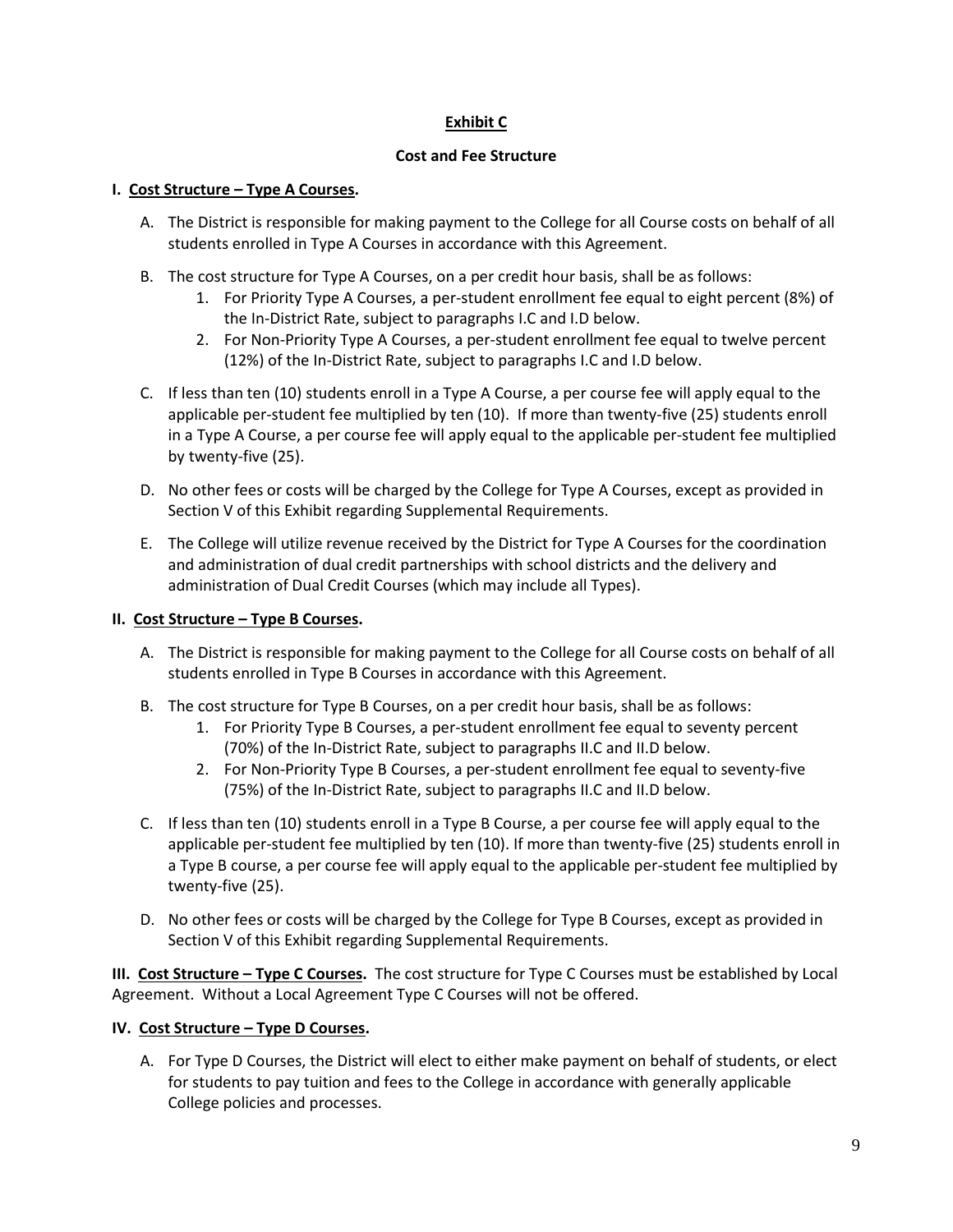- B. If the District elects to make payment on behalf of students, the District will pay a per-student enrollment fee equal to, on a per credit hour basis, (i) seventy percent (70%) of the In-District Rate for Priority Courses, and (ii) seventy-five (75%) of the In-District Rate for Non-Priority Courses. In addition, the College may also charge for additional supplemental fees not included within the In-District Rate. No other fees or costs will be charged by the College.
- **C.** If the District elects for students to pay tuition and fees, tuition and fees will be charged in accordance with generally applicable College rates and policies.

**V. Supplemental Fees.** If the District is not able to provide or pay for the facilities, equipment, materials, or required activities necessary to offer a Course ("Supplemental Requirements") and the College is willing to address the Supplemental Requirements on behalf of the District to offer the course at a high school, the District and College must agree to a supplemental fee to cover the Supplemental Requirements.

# **VI. Textbooks and Materials.**

- A. For Type A and B Courses, the District will purchase textbooks and materials on behalf of students. For Type D Courses, the District may elect to either purchase such items on behalf of students, or have the students purchase textbooks and materials in accordance with standard College policies. Arrangements for Type C Courses are subject to Local Agreement.
- B. For Type A Courses, the College will specify whether a common textbook has been selected by faculty for all sections of the Course taught at the College.
	- 1. If there is no common textbook, the Instructor will determine textbook and course materials in consultation with the College; textbook and materials must address equivalent content and the same learning outcomes as the outcomes expected of the same Courses taught at the College.
	- 2. If there is a common textbook and set of course materials, the common textbook and materials will be used unless the College, in consultation with the District, agrees to a different textbook and materials covering equivalent content and the same learning outcomes. The College will consider any alternatives proposed by the District, but will retain final decision-making authority.
- C. For Type B Courses, the College faculty member will specify the required textbook and materials unless the faculty member, in consultation with the District, agrees to a different textbook and materials covering equivalent content and the same learning outcomes. The College and faculty member will consider any alternatives proposed by the District, but will retain final decisionmaking authority.
- D. For any Type A or Type B Course where the College specifies the textbook, the College agrees to allow the use of the textbook for at least four (4) years, provided the use of a previously published edition of the textbook does not appreciably impact the content and delivery of the Course.

## **VII. Charges to Students/Families; Low-income Discounts and Waivers.**

A. The District may charge students for fees, textbooks and materials in any instance where the District is paying the College for the Course or directly purchasing textbooks and materials, provided: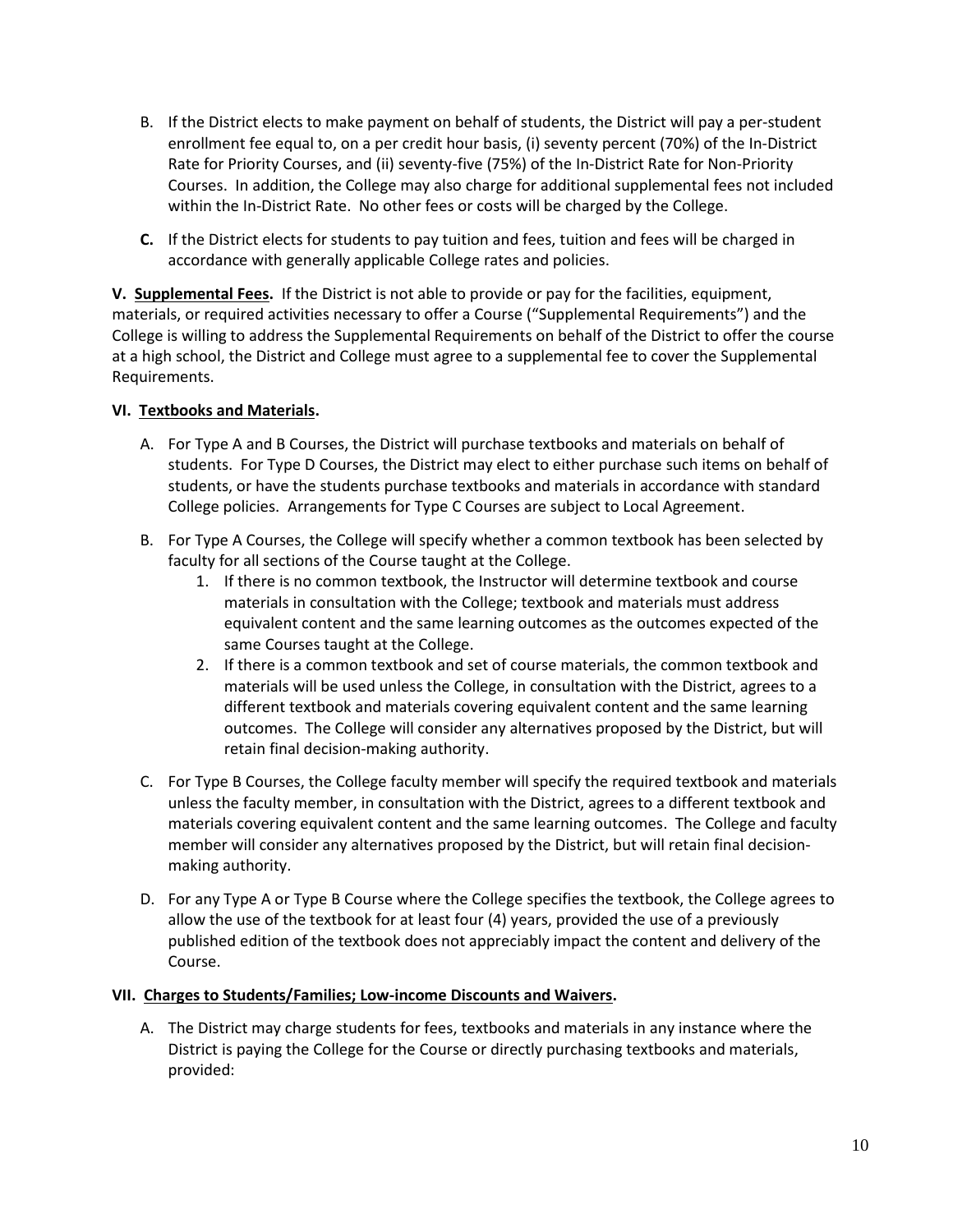- 1. The District may not charge more than amounts payable to the College or directly incurred by the District for textbook and material purchases on a per student basis under this Agreement; and
- 2. The District must apply fee waivers or discounts to low-income families. The District's policy for fee waivers or discounts shall be described in the form attached as Exhibit C-1 or another form agreed upon by the Parties to this Agreement and must be publicized to families.
- B. The College will apply fee waivers or discounts for low-income students for a Type C or D Course where the students or families are making direct payment to the College under this Agreement. The College's policies for fee waivers or discounts shall be described in the form attached as Exhibit C-2 or another form agreed upon by the Parties to this Agreement and must be publicized to families.

**VIII. Invoicing and Payment Processes.** For Courses where the District is making payment to the College of fees and, if applicable, textbooks and materials, the College will invoice the District each semester based on enrollment numbers as of the mid-point of the Course. The District will pay the invoice in accordance with standard District payment processes.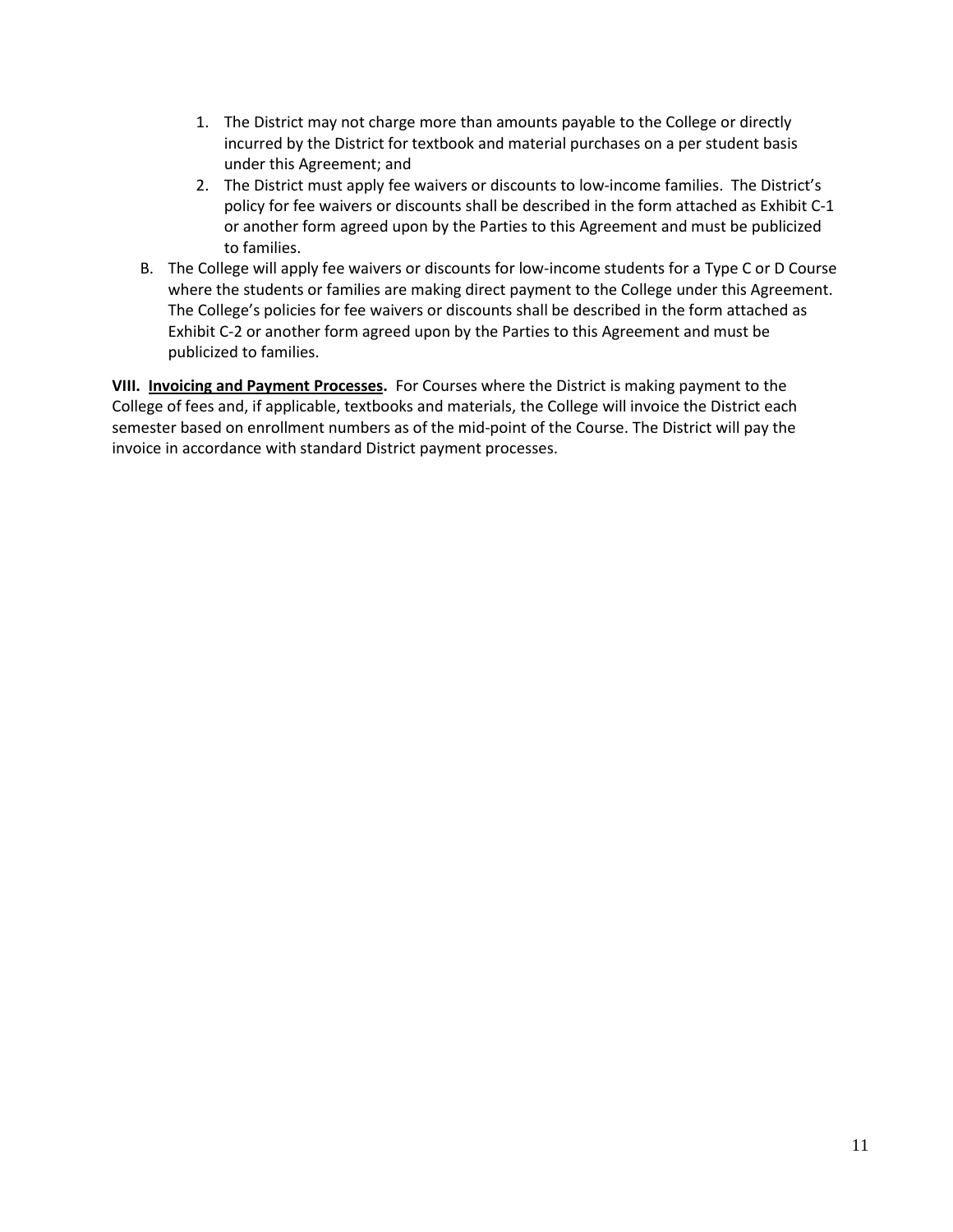# **Exhibit D**

# **Student Procedures, Student Supports, Data, and Partnership Review**

## **I. Student Placement, Admissions, and Transcripts.**

- A. Identification and Placement of Students.
	- 1. The District Liaison will ensure that all students enrolling in a Dual Credit Course meet the Course prerequisites of the College as defined in the Course Documentation.
	- 2. The District will provide copies of student transcripts in accordance with admission procedures of the College. The College will provide appropriate placement and assessment testing as set forth in the Course Documentation.
- B. Student Admissions. The District Liaison will work directly with students to complete applicable registration and application materials. The College Liaison will assist in any needed admissions and registration assistance.
- C. College Credit and Transcripts. The College will award college credit for each successful completion of a Dual Credit Course and record student grades on College transcripts.

## **II. Student Academic Supports and Guidance.**

- A. The College will provide students and the District with information regarding:
	- i. The rights, responsibilities, and expectations of enrolled College students;
	- ii. Student conduct policies such as academic integrity, consequences of plagiarism, and academic dishonesty; and
	- iii. Processes such as credit transfer.
- B. The Liaisons will jointly identify and establish pre-college and college transition advising services, supports for student progress monitoring, and supports to engage students in postsecondary counseling including, but not limited to advising on:
	- i. Articulation of Dual Credit Courses into postsecondary education degree completion plans;
	- ii. Financial aid and scholarship options;
	- iii. Class registration and scheduling;
	- iv. Degree and certificate programs offered through the College;
	- v. Supports and services for individuals with disabilities to successfully transition into postsecondary;
	- vi. Other targeted supports for students who need additional support to successfully transition into postsecondary, as identified by Instructors; and
	- vii. College policies, procedures, academic programs of study, and other support services provided by the College.

The Liaisons shall describe the Parties' joint approach to pre-college and college transition advising services and supports in the form attached as Exhibit D-1 or another form agreed upon by the Parties and publicize the information to students.

**III. Data Sharing.** To administer and assess the impact of this Agreement, the Parties will exchange student information, grades, and other appropriate data as permitted by FERPA and other applicable law. If a student is enrolled concurrently in the District and the College, the Parties may disclose the student's education records in accordance with FERPA and will mutually share data on the performance of students in a meaningful and timely basis. Each Party designates the other Party as its agent with a